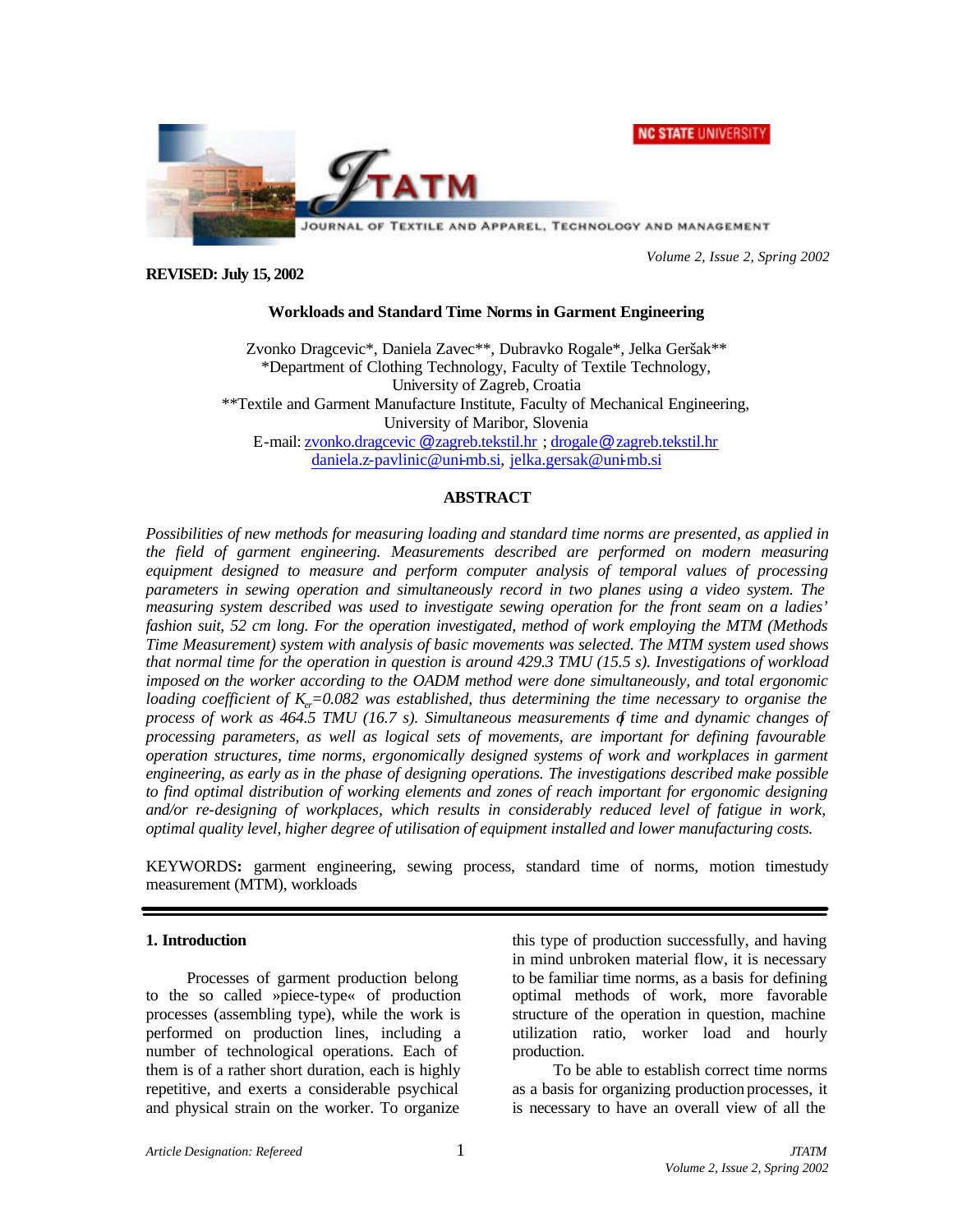factors which have impact on a workplace, such as the level of skill the operator possesses, fatigue, environmental influences, as well as some amount of additional time reserved for personal needs and other time ustifiable time losses.

#### **2.1. Defining time norms in sewing operations**

Operation of sewing consists of hand, machine-hand and machine sub-operations, which, according to the manner of performance and sequence, constitute its structure (Figure 1).

Regarding the manner of performing, the working process asks for a high degree of movement co-ordination in performing simultaneous movements, as well as a high muscular control and visual concentration in precise matching of the workpiece and guiding it in the course of sewing. Furthermore, the sequence of sets of movements is performed in an extremely short interval of time, and is highly repetitive in the working shift, thus imposing a considerable load on the worker, due to interabdominal pressure, coping with inertial forces, and loading on the lumbar, thorocal and cervical sections of the spine.

Methods of measuring and recording with special stopwatches (Epsiprint Zeitstudiengärate, Hanhard) and

electromechanical stop watches (Clinton Record Timer Fys 25 4M) are used to define basic duration of sewing operations in industrial engineering. These measuring instruments are employed to acquire temporal data on the duration of individual hand machine-hand and machine sub-operations, but they cannot describe teal conditions in the man-machine system and interrelations in it. Furthermore, these instruments are likely to produce relatively serious recording errors, due to visual-tactile reactions of the person performing the recordings.

In contemporary methods of industrial engineering, elementary time systems are used, the best known being the MTM system (Methods Time Measurement). Using it, a technological operation can be divided down to the level of basic movements necessary to execute it. The MTM system consists of nine basic movements of the fingers, hand and arm; two eye movements and ten basic movements of the foot, leg, trunk and the whole body [1]. The duration of normal execution of an operation is pre-set, following the variables of performing basic movements (length, accuracy, dynamics, necessary visual and muscular control in executing basic movements), as well as the possibility of performing simultaneous and combined movements.



Figure: 1 Sewing operation structure

These measuring instruments are employed to acquire temporal data on the duration of individual hand machine-hand and machine suboperations, but they cannot describe conditions in the man-machine system and interrelations in it. Furthermore, these instruments are likely to produce relatively serious recording errors, due to visual-tactile reactions of the person performing the recordings.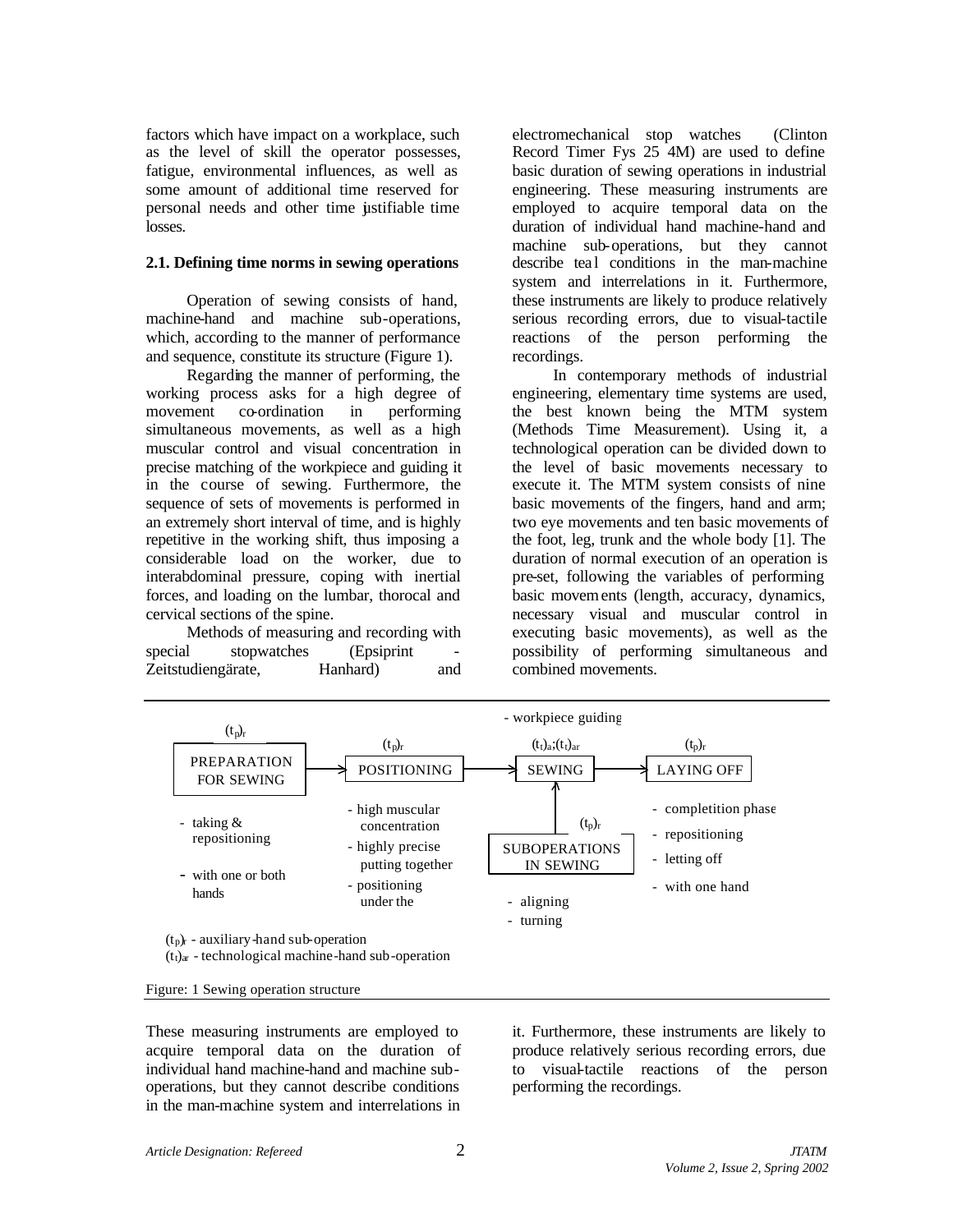The application of the MTM system makes the work method description quite clear, with accurately defined normal duration, while the regularities and the concept are defined by which a worker of average mental and physical abilities, possessing average level of skills, performs the movements involved in a logical sequence. This method can also be used to define time norms and design workplaces in garment engineering as early as the phase of designing manufacturing processes and production systems [2, 3].

## **2.2. Defining the level of worker load in the man-machine-environment system**

Due to repetitiveness of the operations involved in the process of work, physical and psychic fatigue results because of static and dynamic loads imposed on the muscular system of the worker, unfavorable working posture and necessary degree of concentration involved. The fatigue is manifested as reduced accuracy, preciseness and, consequently the quality of performing the operation in question. It is thus necessary to let the worker take a break in the course of the operation, and include this possibility into the time norm structure, using the fatigue coefficient  $(K_n)$ . Fatigue coefficient in working processes is defined according to the mass of the work piece and takes into account bodily posture in performing the operation. In the course of the work, worker is exposed to various influences from the environment, and according to the REFA system, it is defined by the coefficient of environmental influence  $(K_a)$ , which depends upon the temperature, relative humidity, as well as upon the degree of pollution, due to dust, vapors and unpleasant odours.

Presenting the level of worker load according to the REFA system, by fatigue coefficient  $(K_n)$  and environment impact  $(K_n)$ , is not appropriate for presenting worker loads in garment industry processes. V. Verhovnik and A.Polajnar [4] have defined a method of analyzing the load of working environment (the OADM method) exerted on workers in garment industry. The method analysis and grades the loads at workplace, on the basis of physical (static and dynamic) and thermal loads, visual control necessary, loads due to the presence of aerosols, gases, vapors, noise, vibration and monotonous character of work. These loads are also presented by indices, as well as by the duration of being

exposed to a particular factor. According to the method, working load is presented by the ergonomics coefficient  $(K_{cr})$ . This coefficient, together with the time analysis of the operation or sub-operation in question done by the MTM analysis of the basic movements, can help in predetermining real time norms, which should be used as a basis for the organization of manufacturing processes in garment industry.

### **3. Measuring equipment and measurements**

Modern measuring equipment, developed in the Department of Clothing Technology, Faculty of Textile Technology, University of Zagreb, has been used for measuring time component of processing parameters in garment manufacturing operations, as well as for a simultaneous biplane video recording, the video system being used for investigating logical sets of movements at work. Using measurements, data processing and analysis of the results obtained, together with implementing the system of sets of logical movements at work, it is possible to define a more favorable structure of the operations in question, better time norms, ergonomically more acceptable designs of production systems and workplaces, and optimal methods of work [5].

The measuring system (Figure 2) consists of two independent parts for measuring and acquisition of processing parameter times, as well as a bi-plane system of video cameras. The measuring system is equipped with four measuring sensors, which measure the duration of rotation and rotational speed of the main shaft, simultaneously and in a non-contact manner, employing IR reflection (Fig. 2/5); arm movements in a limited part of the working area within the work piece taking zone (Figure 2/3) and work piece laying-off zone (Figure 2/4) (employing active microwave sensors). Special sensors determine the shift of the pedal regulator (Figure 2/6), which controls and directs the dynamics of the sewing process in general [6]. The workplace is simultaneously and synchronously recorded by a bi-plane video system, in a side view (Fig. 2/l) and ground plan (Figure 2/2) position in the course of performing the working process [7].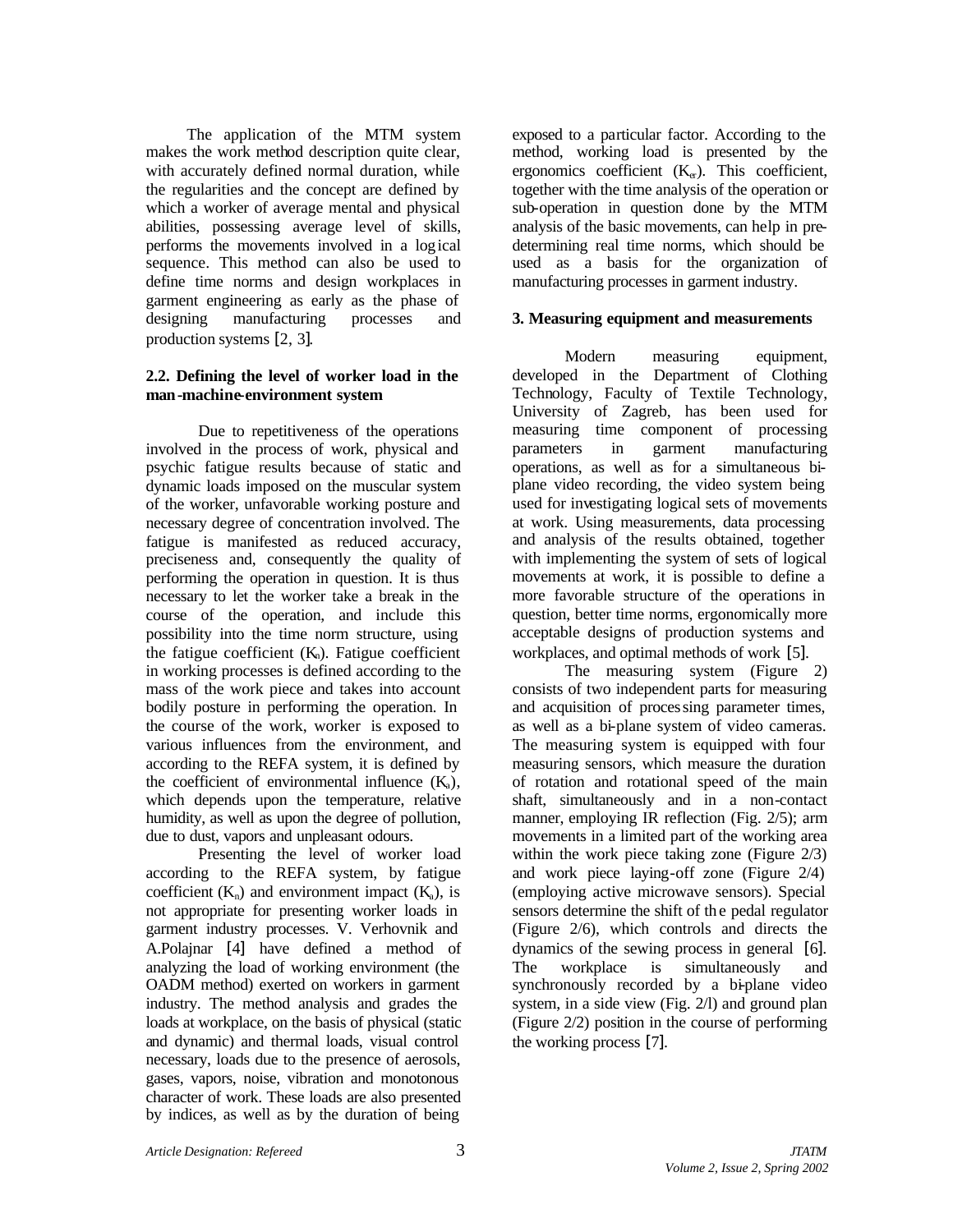

Figure 2 Linking of sewing machine to measurement equipment: side video camera (1); upper video camera (2); movement detector for taking the work piece (3); movement detector for laying-off the work piece (4); IR converter for measuring the rotation speed of main sewing machine (5); movement detector for lifting and lowering pressure foot (6); measurement equipment (7).

The measuring equipment mentioned can also be used, besides investigations in the field of garment engineering, to investigate processes in the fields of mechanical engineering, electrical engineering, graphic technology, as well as in all the processes where machine elements are circularly driven.

Marks were positioned symmetrically on the body of the female worker, for the purpose of analysing the parameters of basic movements. Marks were used to analyse the rotation and flexion of the head, back and shifting the sight (10) for movements of limbs (24), and there were additional 18 marks intended for analysing the movements of the legs and feet.

The figure 3 shows bodily posture of the female worker, with the distribution of marks, in the course of sewing the second segment of a seam.

The technological operation was performed on a designed workplace, following a predetermined working method using the MTM system (Tab. 1), where the operation selected is performed in three sub-operations.

In the **first sub-operation**, employing a simultaneous movement of the left and the right hands, the worker simultaneously lays-off the work piece from the previous cycle with her right hand, while taking and transporting the new work piece into the central zone of the sewing machine using her left hand. In the **second sub-operation**, the worker uses both her

hands to position the angles of the work piece under the sewing machine needle. The **third sub-operation** includes sewing the first segment of the seam, 30-35 cm long. A break in sewing follows, in which the patterns on the fabric are adjusted and made parallel, after which the second segment of the seam is sewn, 17-22 cm long.



Figure 3: Bodily posture with marks in the course of sewing the second segment of the seam

Figure 4 shows characteristic body posture in the method of work presented for the structure of the sewing operation analysed. It was obtained by analysing a video recording made by side view camera (Fig. 1/2).

This sequence of movements is optimal. as it enables handling bigger samples and includes simultaneous movements of both left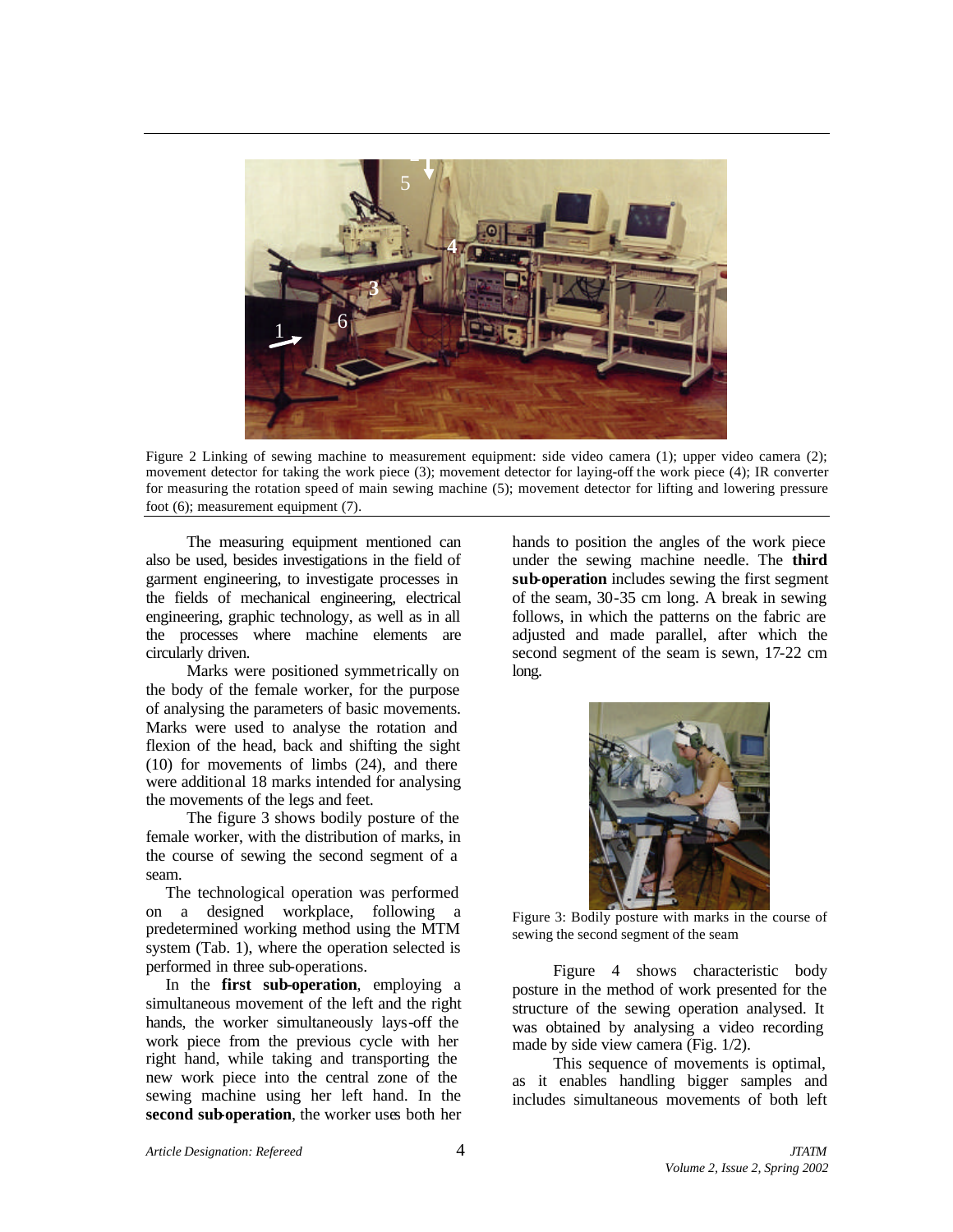and right hands, with adequate and ergonomically favourable bodily posture. The sets of basic movements used make possible achieving a well-balanced rhythm of performing and lower degree of fatigue.

The MTM system is used for scientific investigations of technological operation structure and adequate time duration of associated hand sub-operations. Problems usually occur in defining machine and machinehand times of particular sewing segments that constitute the operation. A mathematical model has been devised on the basis of systematic investigations of machine and machine-hand times, which indicates mutual dependence of the following three factors: sewing time  $(t<sub>i</sub>)$ , main shaft rotation speed selected  $(v_{max})$  and the number of stitches constituting the seam  $(B_u)$ . The model was verified experimentally on technologically acceptable pre-programmed sewing machine speeds (1000 - 4700 rpm) and number of stitches (3-300) [8]:

$$
t_{\rm i} = \exp \left[ 0.1239 - 0.3558 \ln v_{\rm max} + \frac{478.89}{v_{\rm max}} + 0.7668 \ln B_u + \frac{2.56}{B_u} \right]
$$

The overall cycle of recording the operation consisted of 15 subsequent operations, performed by a female worker possessing an average level of skill ( $K_{PZ} = 1.00$ ), of an average tallness (160 cm) and average static and dynamic anthropometric bodily measures.

### **4. Results and discussion**

The technological operation of sewing a front bust seam on a ladies' fashion suit, 52 cm long, performed on a designed workplace on an universal sewing machine BROTHER DB2- B755, equipped with a processing microcomputer designated F-100. An optimal method of work, with appropriate normal duration (Table 1) was defined using the MTM analysis of the basic and possibility of performing simultaneous and combined movements.

The overall normal time necessary to perform the operation described is 429.3 TMU (15.5 s). Machine-hand times in the structure of the sub-operation III are defined following the mathematical model [8] for a pre-programmed maximum sewing speed of 4000 rpm and feed rate of 2.0 mm is 87.9 TMU (3.2 s) for the first

sewing segment (30-35 cm) and 69.7 TMU (2.5 s) for the second one (17-22cm).

Using the OADM method in investigations, this work can be described as a light physical work (oxygen consumption 0.5-1.0 l/min, with energy consumption of 175 W and brief static loads of lesser intensity). Sight is exposed to considerable loads and high visual concentration is necessary in the course of the sub-operations II and III. Due to the brevity of individual cycles (15.5 s) and high repetitiveness, psychic fatigue (which can be attributed to monotony mostly) is also considerable. The work is performed in the temperature range between  $20.0$  and  $24.0^{\circ}$  C, and noise intensity is 70 dB(A), with possible peak loads up to 90 dB(A). Depending upon the time of being exposed to the above factors, and supposing a working shift of 7.5 h, the ergonomics coefficient for the technological operation in question is  $K_{\text{er}} = 0.082$ , or 8.2%. Investigations show that the time norm is 464.5 TMU (16.7 s), with an adequate hourly production of 205 cycles/h.

The series of movements described is optimal, consisting at the same time of simultaneous movements of left and right arm, with ergonomically acceptable body posture. The sets of basic movements implemented result in an even rhythm of performing the job and lower fatigue.

### **5. Conclusion**

The kind of investigation of operation structure in garment industry described here indicate that the implementation of the MTM system and the OADM method make the definition of an optimal working method (with adequate time norms) possible, such that can be already used in the procedure of technological process and workplace designing. Furthermore, these methods are used in optimising the existing production systems, in educating the workers while practising the operations, for making preliminary costs estimations etc. The data obtained are precise and reliable, and can be applied to the workers possessing average level of skills, which is quite important for a successful organisation of manufacturing processes in garment industry.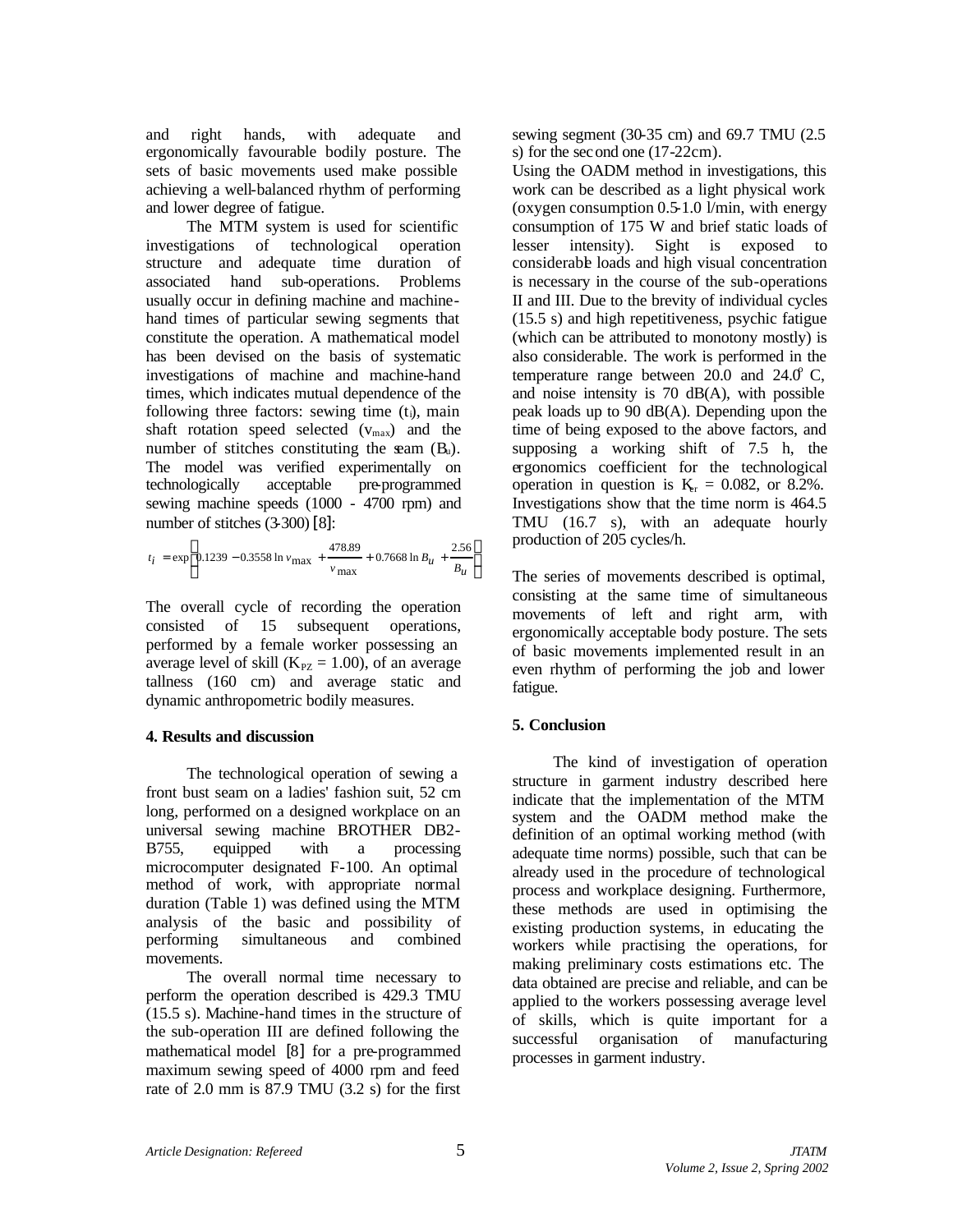|                                                                                   |                                                                                                               | List No.: 1<br><b>MTM-WORK ANALYSIS</b> |                 |                   |                                                           |  |
|-----------------------------------------------------------------------------------|---------------------------------------------------------------------------------------------------------------|-----------------------------------------|-----------------|-------------------|-----------------------------------------------------------|--|
| Operation: Sewing the breast seam on ladies' suit<br><b>Object of manufacture</b> |                                                                                                               |                                         |                 |                   |                                                           |  |
| Date: 12.15.1999                                                                  |                                                                                                               |                                         |                 |                   |                                                           |  |
| Prot.                                                                             | <b>Left hand movement</b>                                                                                     | Symbol                                  | <b>TMU</b>      | Symbol            | <b>Right hand movement description</b>                    |  |
| No.                                                                               | description                                                                                                   |                                         |                 |                   |                                                           |  |
| 1.                                                                                | PREPARATION FOR SEWING (Fig. 4/1)                                                                             |                                         |                 |                   |                                                           |  |
| 1.1.                                                                              | Take and transport the new upper part to the<br>Lay-off the workpiece from the previous cycle<br>working zone |                                         |                 |                   |                                                           |  |
| 1.1.1.                                                                            | Reach for the upper part                                                                                      | R55B                                    | 23.7            | M80Bm             | Lay-off the workpiece (Fig. 4/2)                          |  |
| 1.1.2.                                                                            |                                                                                                               |                                         |                 | (T90S)            | Rotate hand                                               |  |
| 1.1.3                                                                             |                                                                                                               |                                         |                 | (RL1)             | Release the workpiece (Fig. 4/3)                          |  |
| 1.1.4.                                                                            |                                                                                                               |                                         |                 |                   | Take and transport the new lower part                     |  |
| 1.1.5.                                                                            |                                                                                                               |                                         | 26.9            | mR80B             | Reach for the lower part                                  |  |
| 1.1.6.                                                                            | Grasp the upper part (Fig. 4/5)                                                                               | G5/G2                                   | 5.6             | G5/G2             | Grasp the lower part (Fig. 4/4)                           |  |
| 1.1.7.                                                                            | Reach with fingers                                                                                            | R <sub>8</sub> A                        | 13.3.           | M30B              | Transport the lower part into the<br>working zone         |  |
| 1.1.8.                                                                            | Grasp the lower part                                                                                          | G <sub>5</sub>                          | $\mathbf{0}$    | RL2               | Release the lower part onto the<br>working zone           |  |
| 1.1.9.                                                                            | Move fingers forwards                                                                                         | M8A                                     | 5.1             | G <sub>5</sub>    | Support the lower part                                    |  |
| 1.1.10.                                                                           | Release fingers                                                                                               | RL2                                     | $\theta$        |                   |                                                           |  |
| 1.1.11.                                                                           | Reach with fingers                                                                                            | R <sub>8</sub> A                        | 5.5             |                   |                                                           |  |
| 1.1.12                                                                            | Grasp the upper part                                                                                          | G <sub>5</sub>                          | $\theta$        | x5                |                                                           |  |
| 1.1.13.<br>1.1.14.                                                                | Reach with fingers<br>Release fingers                                                                         | M8A<br>RL2                              | 5.1<br>$\theta$ |                   |                                                           |  |
| 1.1.15.                                                                           | Transport the upper part                                                                                      | G1B/                                    |                 |                   |                                                           |  |
|                                                                                   |                                                                                                               | M60C                                    | 28.7            |                   |                                                           |  |
|                                                                                   | $S = 156.3$ TMU (5.6 s)                                                                                       |                                         |                 |                   |                                                           |  |
| 2.<br>2.1.                                                                        | POSITIONING UPPER AND LOWER PARTS                                                                             | <b>PISE</b>                             | 5.6             | <b>PISE</b>       |                                                           |  |
| 2.2.                                                                              | Position the upper part<br>Transport the workpiece to the                                                     |                                         |                 |                   | Position the lower part<br>Transport the workpiece to the |  |
|                                                                                   | needle (Fig. 4/6)                                                                                             | M4C                                     | 4.5             | M4C               | needle                                                    |  |
| 2.3.                                                                              | Feet movement                                                                                                 | FM                                      | 8.5             |                   |                                                           |  |
| 2.4.                                                                              | Position the workpiece under the<br>needle                                                                    | P1SE                                    | 5.6             | P <sub>1</sub> SE | Position the workpiece under the<br>needle                |  |
| 2.5.                                                                              | Feet movement                                                                                                 | FM.                                     | 8.5             |                   |                                                           |  |
|                                                                                   | $S = 32.7$ TMU (1.2 s)                                                                                        |                                         |                 |                   |                                                           |  |
| 3.                                                                                | <b>SEWING THE SEAM</b>                                                                                        |                                         |                 |                   |                                                           |  |
| 3.1.                                                                              | Sewing the first segment                                                                                      |                                         |                 |                   |                                                           |  |
| 3.1.1.                                                                            | Feet movement (Fig. 4/7)                                                                                      | FM                                      | 8.5             |                   |                                                           |  |
| 3.1.2.                                                                            | Sew the seam (30-35 cm)                                                                                       | $t_{\rm r}$<br><b>FM</b>                | 87,9<br>8.5     | G5                | Guide the workpiece in sewing                             |  |
| 3.1.3.                                                                            | Feet movement                                                                                                 |                                         |                 |                   |                                                           |  |
|                                                                                   | $S = 104.9$ TMU (3.8 s)<br>Breaking with alignment (Fig. 4/8)<br>3.2.                                         |                                         |                 |                   |                                                           |  |
| 3.2.1.                                                                            | Release the workpiece                                                                                         | RL <sub>2</sub>                         | 2.0             | RL1               | Release the workpiece                                     |  |
| 3.2.2.                                                                            | Align the workpiece                                                                                           | R20A                                    | 7.8             | R20A              | Align the workpiece                                       |  |
| 3.2.3.                                                                            | Grasp the workpiece                                                                                           | G1B                                     | 3.5             | G1B               | Grasp the workpiece                                       |  |
| 3.2.4.                                                                            | Align the edges of the upper and                                                                              |                                         |                 |                   | Align the edges of the upper and                          |  |
|                                                                                   | lower parts                                                                                                   | P <sub>2</sub> SE                       | 16.2            | P <sub>2</sub> SE | lower parts                                               |  |
| 3.3.                                                                              | $S = 29.5$ TMU $(1.1 s)$<br>Sewing the second segment (Fig. 4/9)                                              |                                         |                 |                   |                                                           |  |
| 3.3.1.                                                                            | Feet movement                                                                                                 | FM                                      | 8.5             |                   |                                                           |  |
| 3.3.2.                                                                            | Sew the seam $(22-17 \text{ cm})$                                                                             | $t_{\rm r}$                             | 69.7            | G <sub>5</sub>    | Guide the workpiece in sewing                             |  |
| 3.3.3.                                                                            | Feet movement                                                                                                 | FM                                      | 8.5             | RL2               | Release the workpiece                                     |  |
| 3.3.4.                                                                            | Grasp the workpiece (Fig. 4/10)                                                                               | RL1                                     | 10.0            | R20B              | Reach for the workpiece                                   |  |
| 3.3.5.                                                                            | Return the hand to a balanced<br>position                                                                     | R20E                                    | 9.2             | G1B               | Grasp the workpiece                                       |  |
|                                                                                   | $S = 105.9$ TMU (3.8 s)                                                                                       |                                         |                 |                   |                                                           |  |
|                                                                                   | The movements of right hand from 1.1.1. to 1.1.2 follow                                                       |                                         |                 |                   |                                                           |  |
|                                                                                   | Total time needed for the operation = $429.3$ TMU (15.5 s)                                                    |                                         |                 |                   |                                                           |  |

Table 1: Investigation of sewing operation employing the MTM system (1 TMU = 3,6  $\cdot$  10<sup>2</sup> s)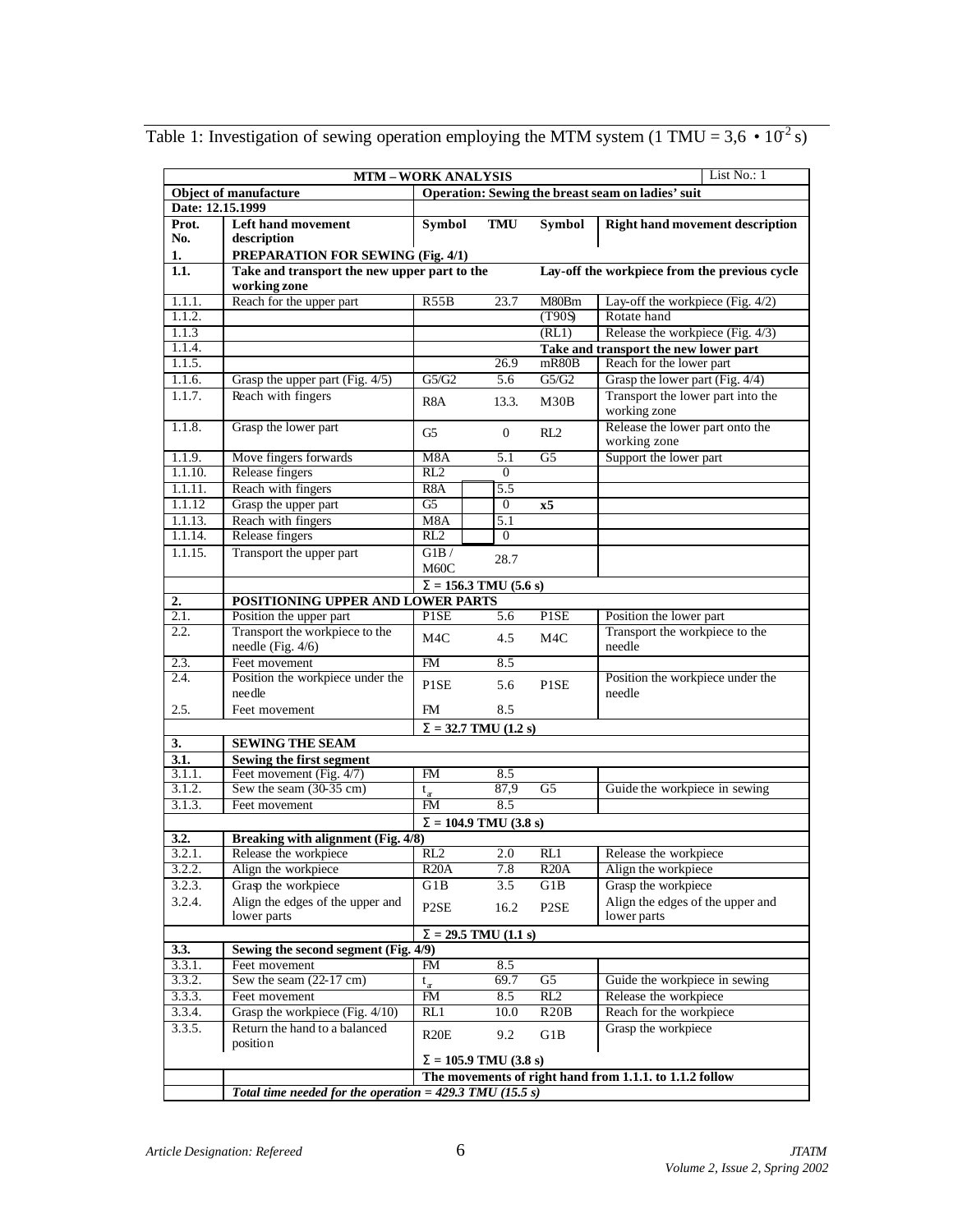